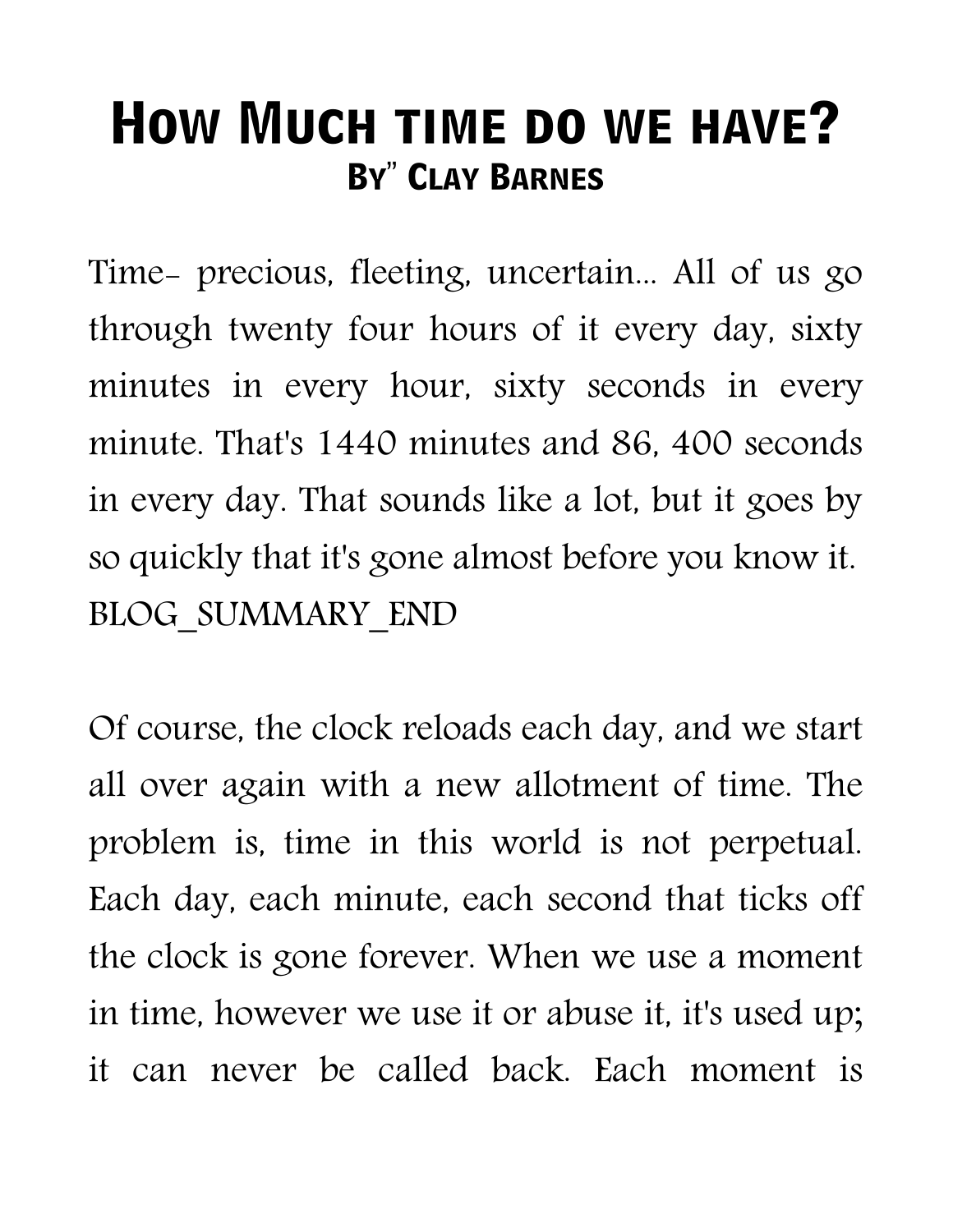potentially unique unto itself, depending on what we do with it.

Life is fragile. Each of us has only so many twenty four hour days in his life. The number varies from individual to individual, but the number is finite for each of us. The Psalmist states that, on average, we can expect a lifespan of seventy to eighty years. In terms of eternity, that is barely the blink of an eye.

The scriptures use a number of different frames of reference to illustrate the brevity of life. It is "a breath that passes away and does not come again" (Ps. 78:239). Job also referred to life as being but a breath. He further described his days as being "swifter than a weaver's shuttle" (Job 7:6-7). the Psalmist (Ps. 102:11) and Solomon (Eccl. 6:12)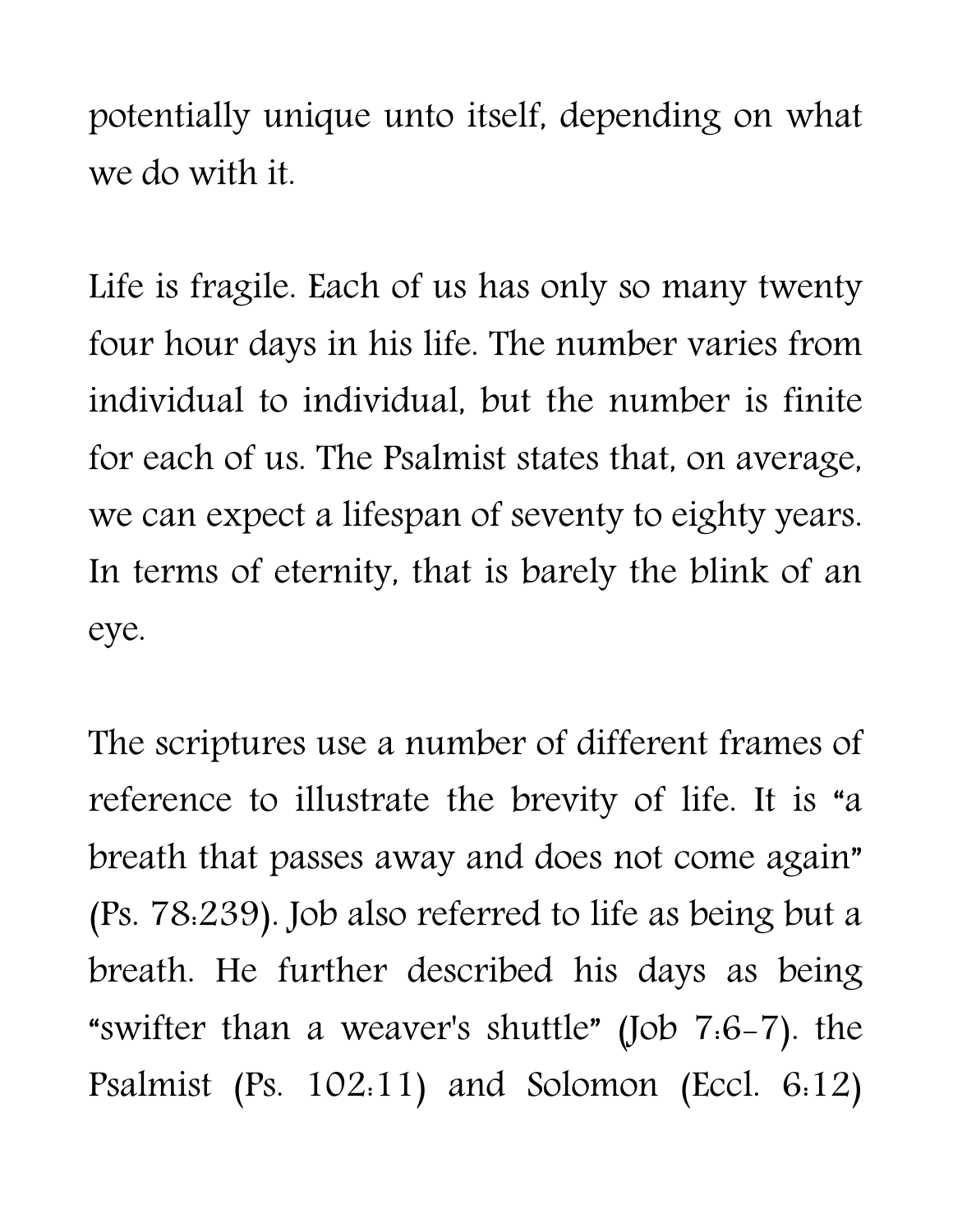both describe time as passing "like a shadow". James states that life is "a vapor that appears for a little time and then vanishes away" (Jas. 4:17).

A natural question for each of us would be, "What are you doing with your time?" A considerable amount of time is taken up with working, eating and sleeping. What do you do with the rest? Just about every one of us is busy, but what are the activities with which we are busy? Are they important, productive, essential? Everyone needs some time in which to relax, rest and recoup. But very few of us are not guilty of wasting, frittering away, a great deal of our time.

The number one focus of life in this world should be getting to Heaven. How much time are you spending getting ready for eternity? Are you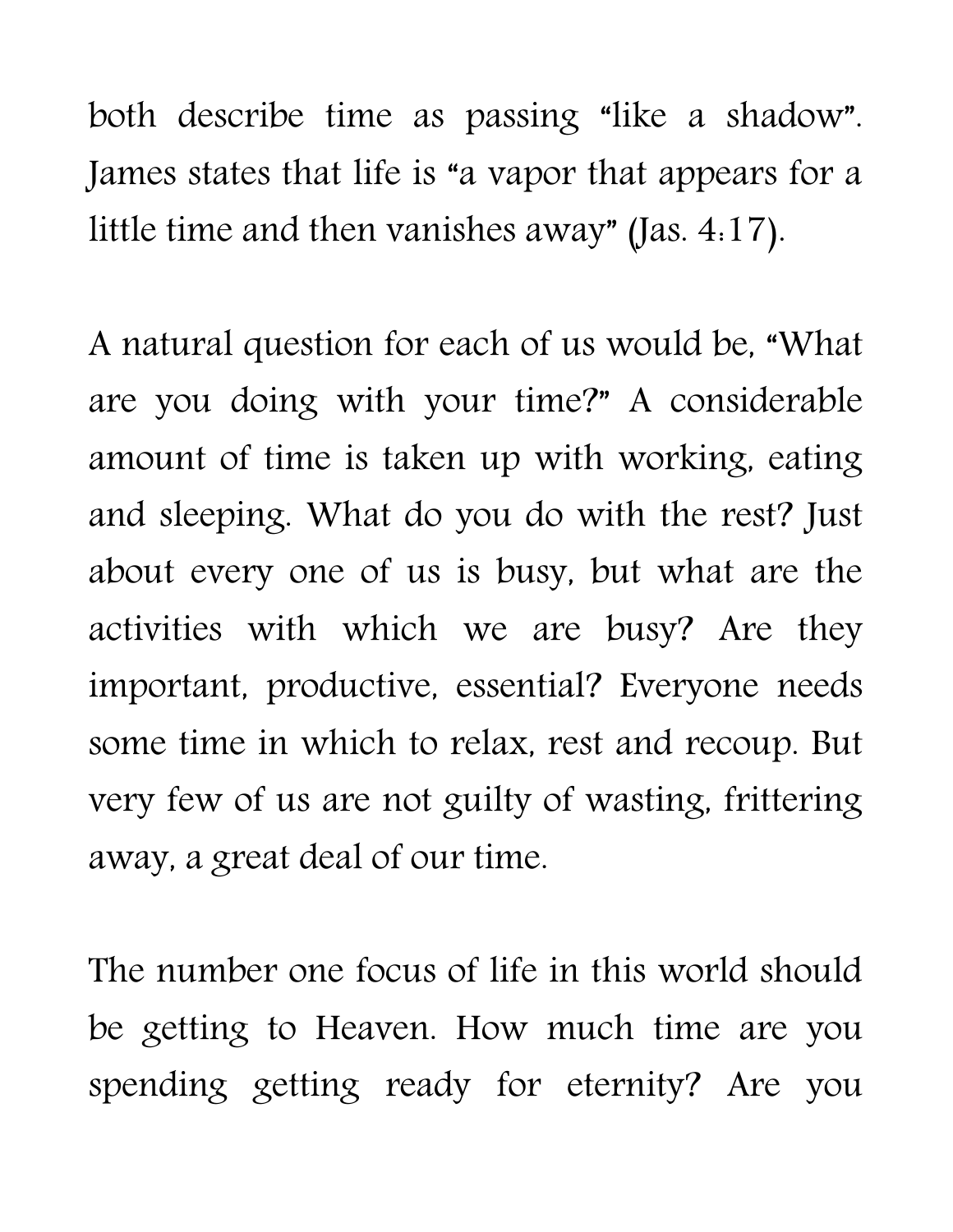studying God's word, learning how to live your life according to His will? Have you obeyed what you've learned? Are you actively serving Him through the "good works" which He prepared for you to do before you were ever born (Eph. 2:10)?

Time in this world will one day run out (2 Pet. 3:10). The Lord is coming one day, and when He does, time will be up for mankind. God has "appointed a day on which He will judge the world" (Acts 17:31). If the Lord does not come first, time in your life will one day run out. It is also "appointed for men to die once, but after this the judgment" (Heb. 9:27).

Either way, your time is running down. With each passing moment, your time is being used up. You only have so much time left to get ready for the